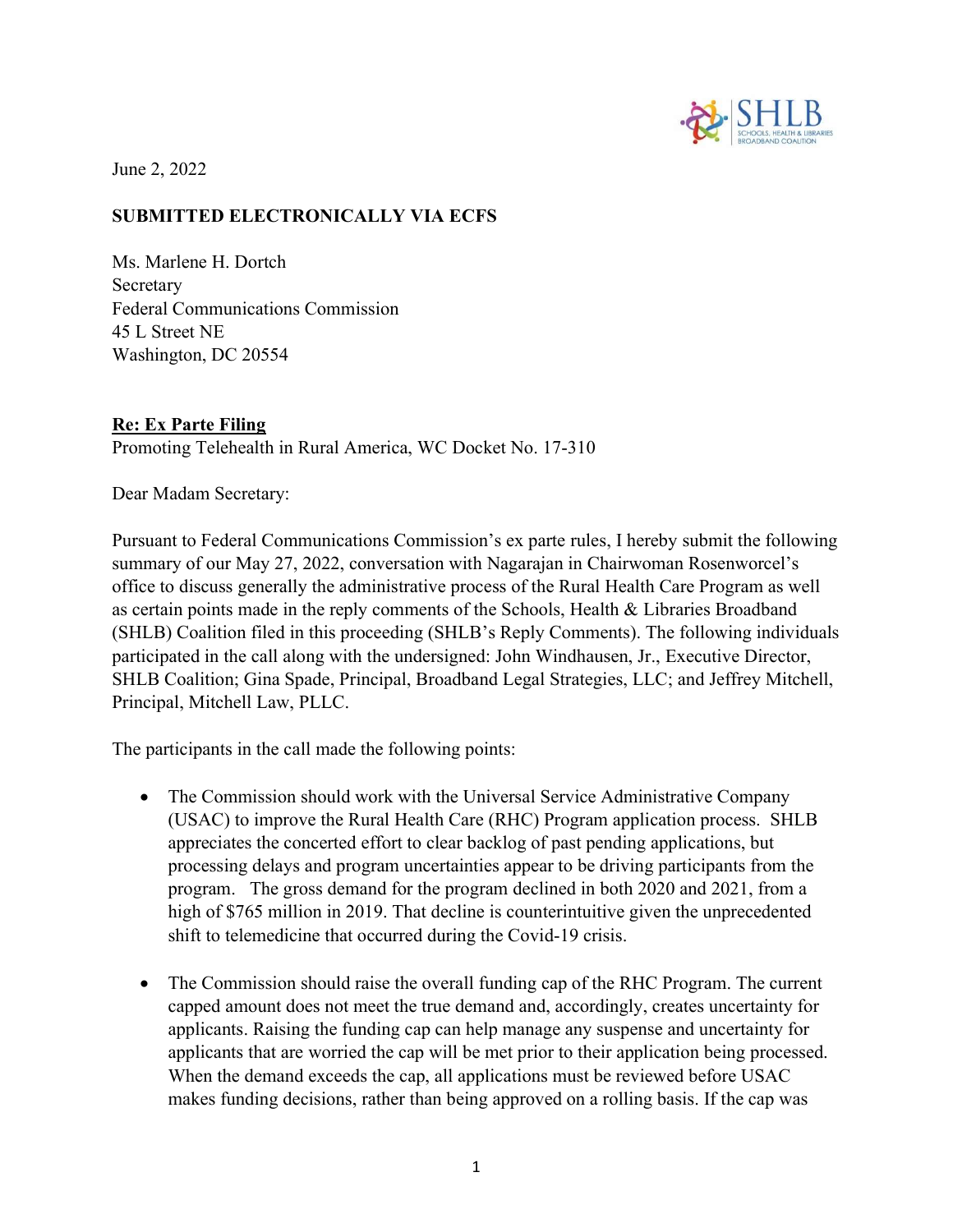raised, USAC could approve applications on a rolling basis without fear of exceeding the cap.

- The Commission should eliminate the internal funding cap for the Healthcare Connect Fund (HCF). When the Commission established the internal cap in 2012 it noted that significant migration from the Telecom program to HCF might warrant revisiting. This migration has since occurred. Further, equipment and construction costs have not exceeded the internal cap, and processing multi-year applications are more cost-effective over time. If the Commission does not eliminate this cap completely, it should at least remove multi-year funding commitments from the internal cap.
- SHLB recommends the following programmatic changes which will require a cap increase (and should not be implemented without such an increase):
	- 1. The Commission should broaden the definition of "rural" in the RHC Program. Because the statute does not define the term, the Commission has latitude to recognize and accept one or more other federal definitions.
	- 2. The Commission should make the Connected Care pilot a permanent program.
- The Rates Database does not accomplish what the Commission intended when it was created to ensure that the rural and urban rates for the RHC Program are reasonable, and all commenters have urged the Commission not to continue with the Rates Database. For the time being, the Commission should continue with the status quo. We also noted that competition is increasing in the RHC Program and will likely continue to increase as facilities and infrastructure continue to expand in rural areas.

To recognize that many applicants have migrated from the Telecom program to the HCF, the HCF support levels should be revised to include discount levels greater than 65 percent for healthcare providers in "extremely rural," "rural," and "less rural" areas. For example, health care providers in non-rural areas would receive the current 65 percent discount, those in less rural areas would receive a 75 percent discount, those in rural areas would receive an 85 percent discount, and those in extremely rural areas would receive a 95 percent discount. This proposal has several advantages: (1) it would allow rural health care providers to switch to HCF to avoid the uncertainty of the Rates Database or similar alternative methodology in the Telecom program; (2) it would allow rural HCPs to apply for all of their funding (including equipment and Internet access) with one application instead of applying in both HCF and the Telecom program, which would increase efficiencies for both the HCPs and USAC; (3) it would ensure rural HCPs were pricesensitive when evaluating service providers; and (4) it would avoid statutory question regarding the Commission's similar proposal for the Telecom program.